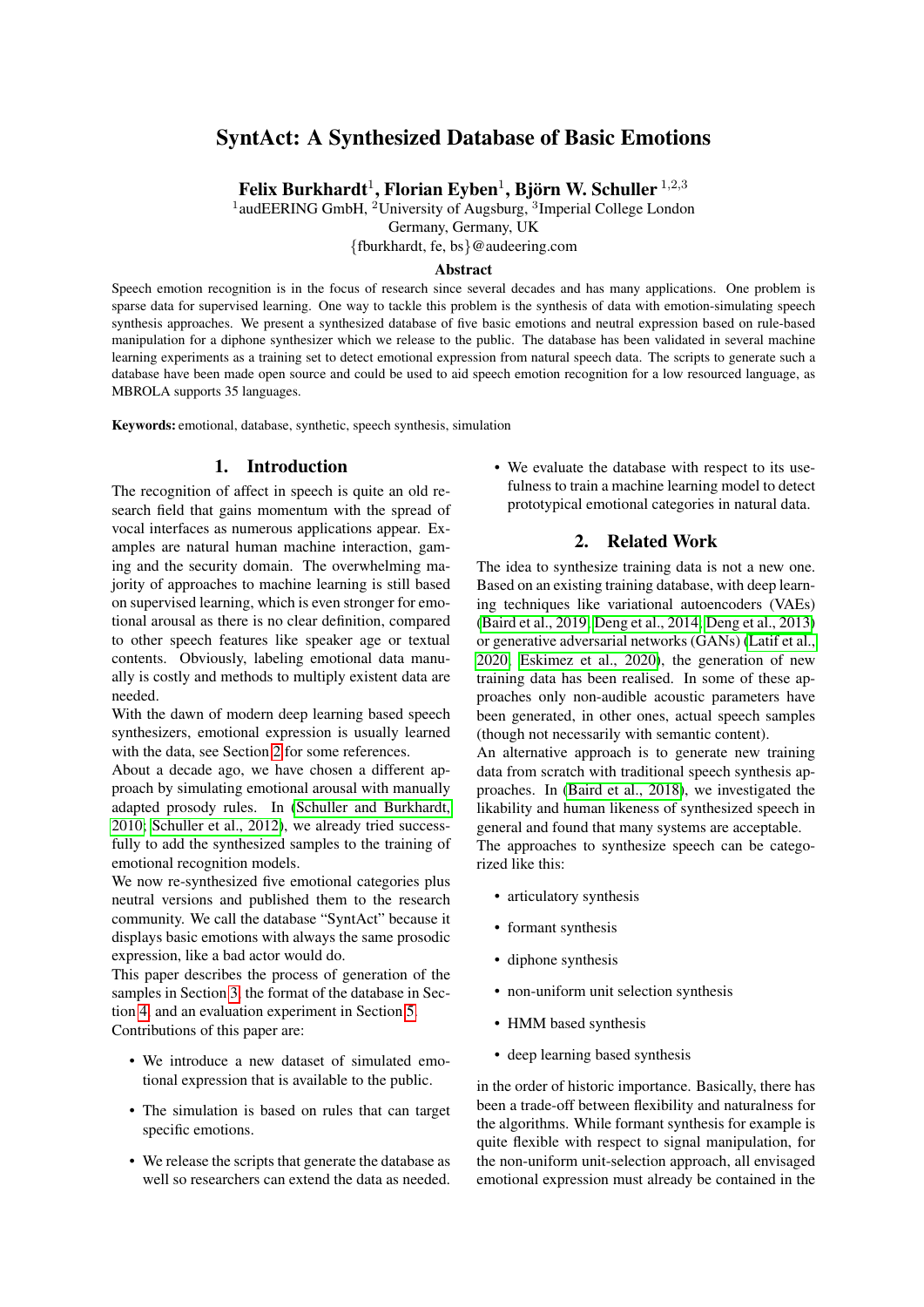training database. The highest quality of speech synthesizes approaches (with respect to out-of-domain naturalness) are these days based on artificial neural networks (ANN) under the label deep learning (DL) [\(Zhou](#page-8-0) [et al., 2020\)](#page-8-0). Although these DL based systems deliver very natural speech, it is difficult to determine which emotional expression will be simulated, as they usually are generated by manipulation of the latent space inside the network.

# 3. Preparing the Speech Samples

<span id="page-1-0"></span>The synthesised database consists of samples that were generated with the rule-based emotion simulation software "Emofilt" [\(Burkhardt, 2005\)](#page-7-6). It utilises the diphone speech synthesiser MBROLA [\(Dutoit et al.,](#page-7-7) [1996\)](#page-7-7) to generate a wave form from a phonetic description (SAMPA symbols with duration values and fundamental frequency contours) and the MARY textto-speech (TTS) system (Schröder and Trouvain, 2003) to generate the neutral phonetic description from text. Emofilt acts as a filter in between to 'emotionalise' the neutral phonetic description; the rules are based on a literature research described in [\(Burkhardt, 2000\)](#page-6-2). All six available German MBROLA voices – *de2*, *de4*, and *de7* as female, and *de1*, *de3*, and *de6* as male – were used.

# 3.1. Text Material

With respect to emotional speech, usually three kinds of texts are distinguished:

- Emotional texts, where the emotion is also expressed in the words. This happens often in real world conversations.
- Mundane texts, where strong emotions seem inappropriate.
- Emotional arbitrary texts , that might indicate an emotional event but it's not clear which emotion.

For the experiment at hand, the intention is to soften the problem of limited prosodic variability with a large number of different texts. Therefore we utilized a German news corpus from the University of Leipzig<sup>[1](#page-1-1)</sup> [\(Goldhahn et al., 2012\)](#page-7-9). No special preprocessing was applied.

The following lists three sentences (in the original language: German).

- 1) Um die in jeder Hinsicht zufrieden zustellen, tueftelt er einen Weg aus, sinnlose Buerokratie wie Ladenschlussgesetz und Nachtbackverbot auszutricksen.
- 2) Um die gesamte Insel zu erkunden, empfiehlt es sich, ein Auto zu mieten.<duration>
- 3) Sowohl die Landesregierung als auch die Kreise tragen Schuld.

### 3.2. Rule-Based Emotion Simulation

Emofilt differentiates four different kinds of acoustic features:

- Intonation: Here, we model intonation contours that can be specified for the whole phrase or for specific kinds of stressed syllables, with a special treatment of the last one.
- Duration: General duration as well as duration on syllable (differentiated for stress type) and phoneme level can be specified.
- Voice quality: Although voice quality is inherently fixed for diphone synthesis, some databases have voice quality variants (Schröder and Grice, [2003\)](#page-7-10). In addition, a simulation of jitter is achieved by shifting alternating F0 values.
- Articulation: Because with diphone synthesis a manipulation of format tracks is not directly possible, we achieve a simulation of articulatory effort by substituting tense with lax vowels in stressed syllables and vice versa, following an idea by [\(Cahn, 2000\)](#page-7-11).

The exact values that we decided upon to generate the samples per emotion are detailed in the following subsections.

The scripts to generate such a database have been made open source and could be used to aid speech emotion recognition for a low resourced language, as MBROLA supports  $35$  languages<sup>[2](#page-1-2)</sup>. It must be noted though, that many MBROLA languages miss implementations of a natural language processing (NLP) component which means that "emotionally neutral" input samples would have to be specified in the native phonetic MBROLA format. Also, for most languages, only two or even only one voice has been made publicly available.

### 3.2.1. Simulation of Sadness

We applied the following configuration to simulate sadness:

```
<pit ch >\langlevariability rate ="80" />
 <f0Range rate = "80" />
 <contourFocusstress rate ="30"
   type = "strainight" />
 <last Syl Contour rate ="10"
   type = "rise" />
 </pitch>
<phonation >
\langle jitter rate ="10" />
\langlevocalEffort effort="soft" />
\langle/phonation >
 \langlespeechRate rate ="140" />
\langle/duration >
```
<span id="page-1-1"></span><sup>1</sup><https://wortschatz.uni-leipzig.de>; we used the list "deu news 1995 10K-sentences.txt".

<span id="page-1-2"></span><sup>2</sup><https://github.com/felixbur/syntAct>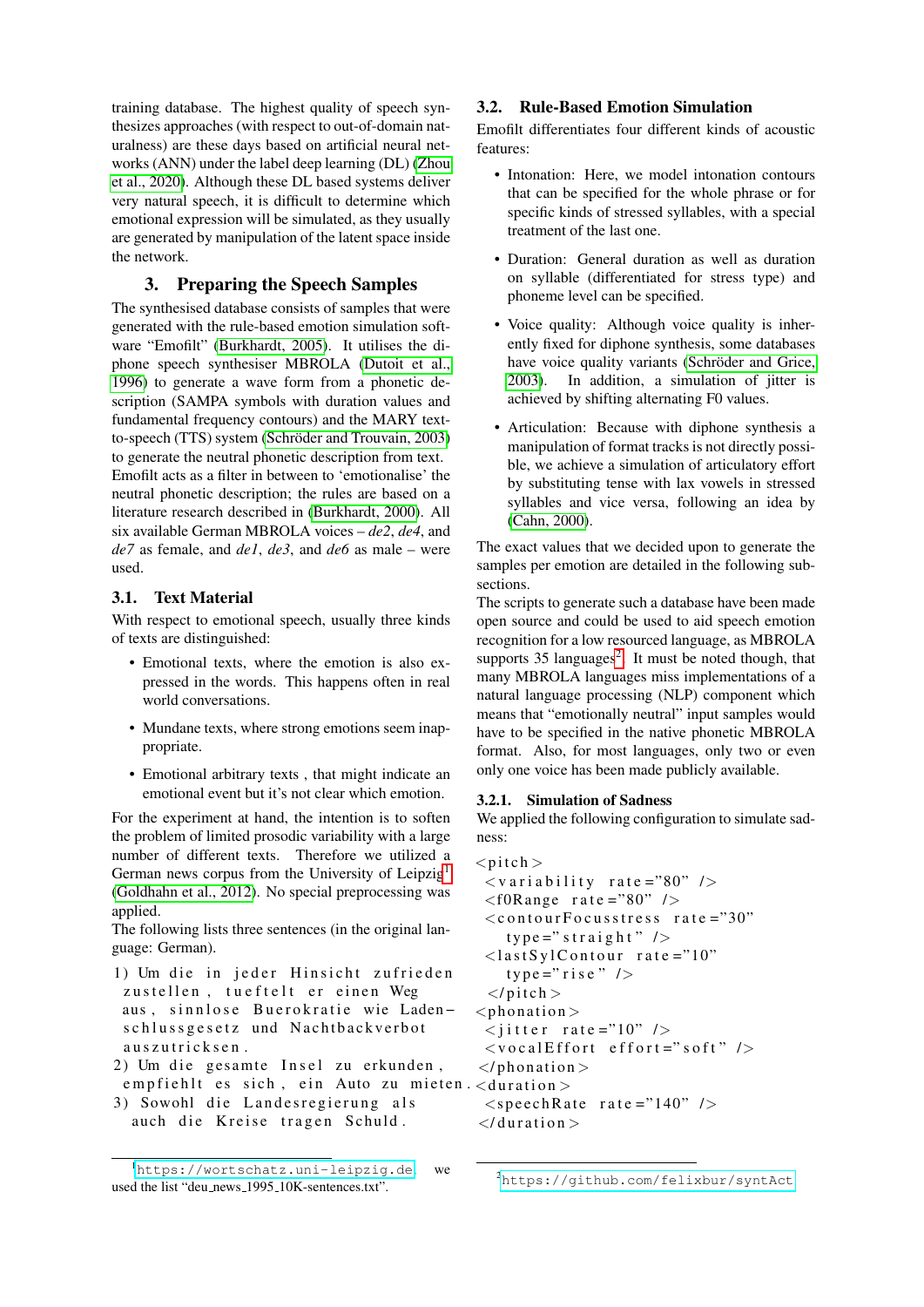```
<articulation >\langlevowel Target
    t arget ="undershoot" />
\langle articulation >
```
This means that the variability of F0 in general has been reduced to 80 %, the F0 contour of the stressed syllables is now straight and the last syllable rises by 10 %. The F0 range has also been reduced by 20 %. With respect to phoneme duration, the speech rate (syllable per second) has been made slower by 40 %. The voice quality has been set to soft vocal effort, meaning that the respective samples from voices "de6" and "de7" were used.

### 3.2.2. Simulation of Happiness

We decided on the following configuration to simulate happiness:

```
\langlepitch \rangle<f0Mean rate ="120" />
 <f0Range rate ="130" />
 <contourFocusstress rate ="40"
    type=" rise" />
 \langlelevelFocusstress rate ="110" />
</pitch>
<duration >\langle \text{durVLFric rate} = "150" />
 <speechRate rate ="70" />
 \langle \text{durVowel rate} = "130" />
\langle/duration >
<phonation >\langlevocalEffort effort="loud" />
\langle/phonation >
```
We enlarge the F0 range by 30 % and raise the whole contour by 20%. The stressed syllables are raised by additional 10 %. The stressed syllables gets an upward pitch direction by 10 %. The speech rate gets faster by 30 % in general, but voiceless fricatives and vowels get an extra speed accelerator by 50 and 30 % respectively. The vocal effort gets stronger.

# 3.2.3. Simulation of Anger

We applied the following configuration to simulate anger:

```
<pitch ><f0Range rate = "140" />
 <levelFocusStress rate ="130" />
 \langle v a r i a b i l i t y r a t e = "130" />
 <contourFocusstress rate ="10"
      t y p e = \text{a} f a l \text{b} />
 \langlelevel Focusstress rate = "130" />
\langle/pitch>
<duration >\langle \text{durVowel rate} = "70" \rangle\langlespeechRate rate ="70" />
 <d u r a t i o n F o c u s s t r e s s e d S y l s
     r a t e = "130" />
\langle/duration >
```

```
<phonation >\langlevocalEffort effort="loud" />
 \langlejitter rate ="2" />
\langle/phonation >\langle articulation \rangle\langlevowelTarget target ="overshoot" />
\langle articulation >
```
To simulate anger the F0 range is compressed by 20 %, the contour of the stressed syllables gets a downwards direction and they are raised by 30 %. The speech is made faster by 30 % for all non-stressed syllables whereas the stressed syllables are made longer by 30 %. In addition we apply jitter simulation and the "loud" phonation type.

### 3.2.4. Simulation of Fear

Additionally, we simulated two emotional states that were discussed in [\(Burkhardt, 2000\)](#page-6-2), though we did not test them against real databases within the work reported here.

```
<pitch >\langlephraseContour rate ="10"
     type=" rise"<contourFocusstress rate ="10"
  type = "strainight" />
 <last Syl Contour rate ="10"
     type=" rise"<f0Mean rate ="200" />
\langle/pitch>
<duration >\langlespeechRate rate ="70" />
 \langle duration Focusstressed Syls
     r a t e = "80"/>
 \langle durPause rate ="200" />
\langle/duration >
<phonation >\langle jitter rate ="5" />
 \langlevocalEffort effort="loud" />
</phonation >
\langle articulation \rangle\langlevowelTarget target ="undershoot" />
\langle articulation >
```
Fear is characterized by a rising phrase pitch contour, straight stressed syllables and an additional rise at the end. The speech rate is faster, especially for the stressed syllables and the duration of pauses longer. The articulation vowel target is undershot, meaning that stressed vowels get replaced by unstressed ones.

# 3.2.5. Simulation of Boredom

The second additional emotion we simulate is boredom.

```
\langle pitch \rangle<f0Mean rate ="120" />
 \langlephraseContour rate ="40"
      t y p e = " f a 11 " />
</pitch >
```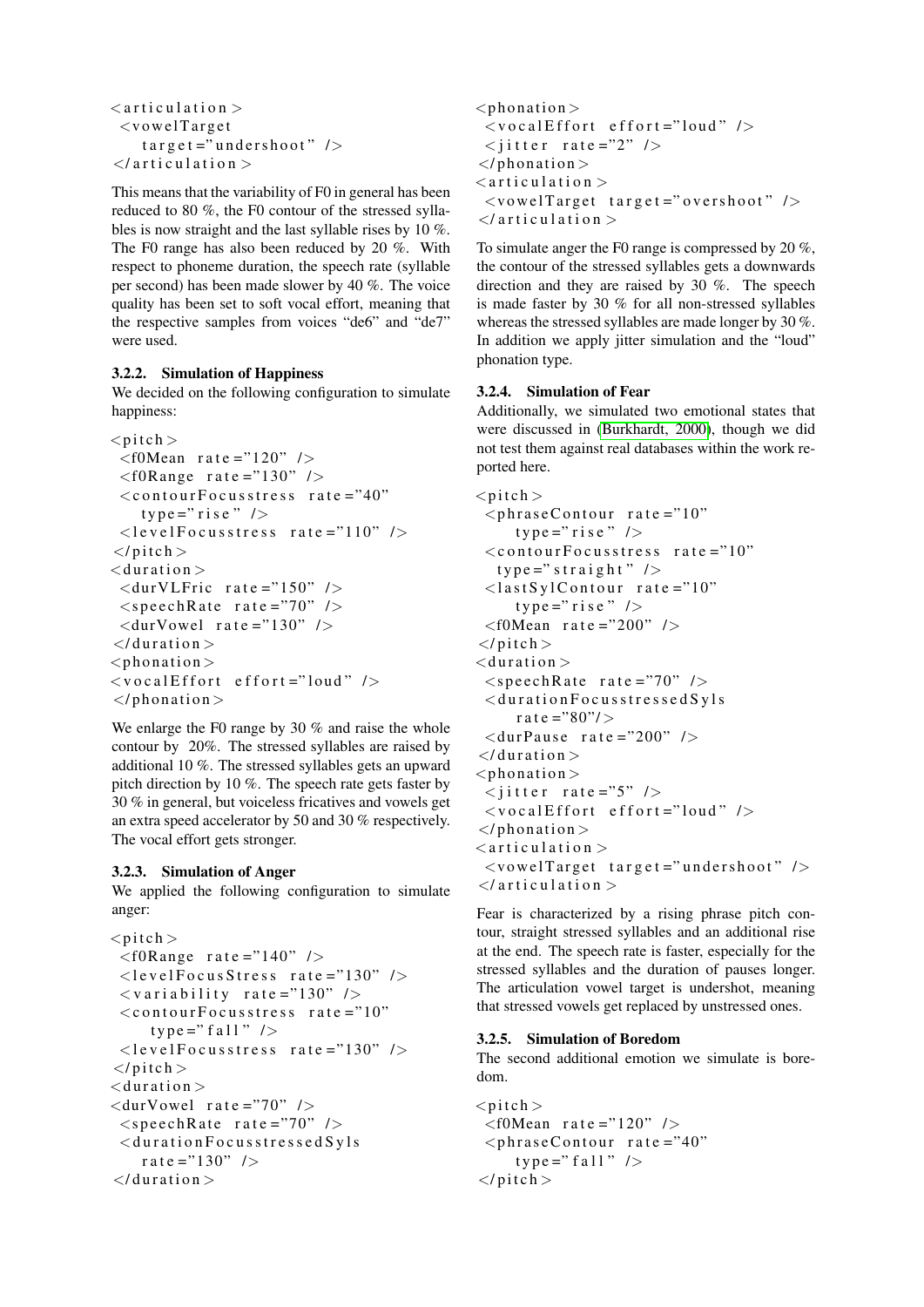```
<duration >\langlespeechRate rate ="120" />
 <duration Focusstressed Syls
     rate = "120" />
\langle/duration ><phonation >\langlevocalEffort effort="soft" />
\langle/phonation >
```
Boredom has primarily a falling pitch contour, a slower speech rate, especially with the stressed syllables, and a soft vocal effort.

# 4. Description of the Database

<span id="page-3-0"></span>The database is downloadable<sup>[3](#page-3-2)</sup> as a zip file. The format of the data is in the audformat style being described in the next section.

### 4.1. The audformat Package

*audformat*[4](#page-3-3) defines an open format for storing media data, such as audio or video, together with corresponding annotations. The format was designed to be universal enough to be applicable to as many use cases as possible, yet simple enough to be understood easily by a human and parsed efficiently by a machine.

A database in *audformat* consists of a header, which stores information about the database (source, author, language, etc.), the type of media (sampling rate, bit depth, etc.), the raters (age, mother tongue, etc.), the schemes (numerical, categories, text, etc.), and the splits (train, test, etc.). It also keeps reference of all tables that belong to the database, which hold the actual annotations and are stored in separate files in text and/or binary format.

A corresponding Python implementation<sup>[5](#page-3-4)</sup> provides tools to access the data, create statistics, merge annotations, and search / filter information.

### 4.2. Specifics of the Database

We generated in total 6000 samples with different textual content, for all six German voices (de1, de2, de3, de4, de6, de7) and each emotion. There are two reasons why not all combinations could be synthesized:

- For some phrases and emotions, the modifications led to the total elimination of phonemes and the result did not adhere to the phonotactics of the voice.
- In some cases, the MARY software, being used to generate the "neutral" phoneme version, ignored the phonotactics of the MBROLA voices.

```
4https://audeering.github.io/
```

```
audformat/
```

```
5https://pypi.org/project/audformat/
```
<span id="page-3-5"></span>



Both lead to an MBROLA error and no samples were generated. The resulting number of samples per emotion and synthetic voice in the database are shown in Figure [1.](#page-3-5) As can be seen especially the anger and fear emotions caused problems with the voices de1, de2 and de3, probably due to missing phoneme inventory caused by phoneme elisions.

Figure [2](#page-3-6) shows a t-SNE plot [\(van der Maaten and Hin](#page-8-1)[ton, 2008\)](#page-8-1) for the eGeMAPS [\(Eyben et al., 2015\)](#page-7-12) features, colored by intended emotion. As can be seen by the colored clustered, the emotions can be separated based on acoustic features.

<span id="page-3-6"></span>Figure 2: t-SNE plot for egemaps featues colored by emotion label



# 5. Evaluation

<span id="page-3-1"></span>With respect to evaluation two approaches make sense:

• Evaluate the validity of the emotional expression by a human perception experiment.

<span id="page-3-2"></span> $^3$ as zip file and from Zenodo [https://doi.org/10.](https://doi.org/10.5281/zenodo.6573016) [5281/zenodo.6573016](https://doi.org/10.5281/zenodo.6573016)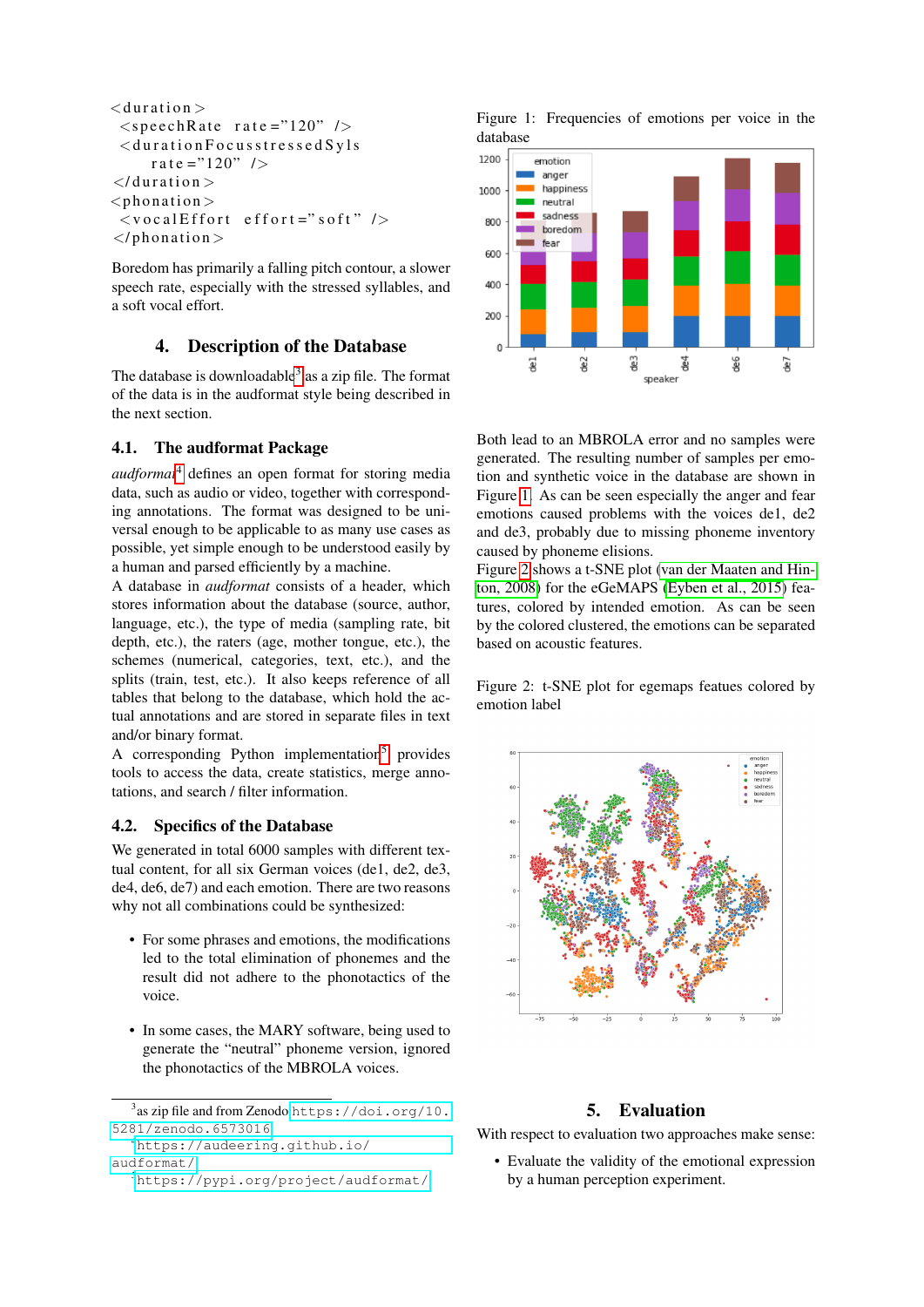| neutral happiness sadness anger mean |  |  |
|--------------------------------------|--|--|
|                                      |  |  |

<span id="page-4-0"></span>Table 1: Results (total accuracy over all labels) per emotion in the perception experiment.

• Evaluate the usefulness with respect to machine learning as a training set.

### 5.1. Perception Experiment

We conducted a perception experiment after we defined the modification rules as described in the literature [\(Burkhardt, 2000,](#page-6-2) chapter 5, pages 97-105) . It was a forced choice listening experiment with 20 participants who listened to the stimuli in random order. The results are displayed in Table [1.](#page-4-0) All emotions were recognized well above chance, the rather low value for happiness is mainly due to the fact that it was often confused with anger. This confusion is often seen in the literature [\(Yildirim et al., 2004\)](#page-8-2) and caused by a similar level of arousal.

Interestingly, the mean accuracy for all emotions in this perception experiment for the rule-based simulation was highest compared to four others that used prosody copy from actors of the Berlin emotional database [\(Burkhardt et al., 2005\)](#page-6-3).

#### 5.2. Evaluation Databases

We investigate the usefulness of the data as a training set for machine classifiers by setting up a series of experiments with databases displaying acted basic emotions. Although these emotion expressions appear rarely in the real world, its detection still might be of practical value, as for example in Gaming scenarios or to teach children in the autism spectrum [\(Burkhardt et](#page-6-4) [al., 2019\)](#page-6-4).



<span id="page-4-4"></span>Figure 3: Overview of databases with respect to basic emotion portrays

We look at the following six databases from different countries:

- 'emodb' (Germany): The Berlin Emotional Speech Database (emodb)<sup>[6](#page-4-1)</sup> [\(Burkhardt et al.,](#page-6-3) [2005\)](#page-6-3) is a well known studio recorded dataset.
- 'emovo' (Italy): Italian Emotional Speech  $EMOVO<sup>7</sup>$  $EMOVO<sup>7</sup>$  $EMOVO<sup>7</sup>$  [\(Costantini et al., 2014\)](#page-7-13) is a database consisting of the voices of six actors (three female, three male) who utter 14 Italian sentences simulating seven emotional states: anger, disgust, fear, joy, neutral, sadness, and surprise.
- 'ravdess' (USA): The Ryerson Audio-Visual Database of Emotional Speech and Song (ravdess)[8](#page-4-3) [\(Livingstone and Russo, 2018\)](#page-7-14) contains recordings of 24 professional actors (12 female, 12 male), vocalising two English statements in a neutral North American accent. We excluded the songs.
- 'polish' (Poland): The Database of Polish Emotional Speech (Powroźnik, 2017) consists of speech from eight actors (four female, four male). Each speaker utters five different sentences with six types of emotional state: anger, boredom, fear, joy, neutral, and sadness.
- 'des' (Denmark): The Danish Emotional Speech (des) [\(Engberg et al., 1997\)](#page-7-16) database comprises acted emotions of four professional actors – two males and two females – for five emotional states: anger, happiness, neutral, sadness, and surprise.
- 'busim' (Turkey): For the Turkish Emotional Database (busim) [\(Kaya et al., 2014\)](#page-7-17), eleven amateur actors (eight female, three male) provided eleven Turkish sentences with emotionally neutral content.

An overview of the databases is provided in Table [5.2.](#page-5-0) We tested these databases with a subset of the synthesized data being used solely as training. Therefore, all database emotion designations were mapped to the four target emotions of SyntAct, or removed if not part of the four target emotions. The resulting distributions per emotion category can be seen in Figure [3.](#page-4-4) For the four target emotions (angry, happy, neutral, and sad), out of the 1000 samples per speaker we selected randomly 30 samples per speaker and emotion, getting 720 samples with distinct texts.

We realize that emotional expression is culture and language specific [\(Neumann and Vu, 2018;](#page-7-18) [Feraru et al.,](#page-7-19) [2015;](#page-7-19) [Burkhardt et al., 2006;](#page-6-5) [Scherer et al., 1999\)](#page-7-20) but as the expression of "basic, full-blown emotions" also is culturally universal and the acoustic feature set that we used for the evaluation does not model linguistics, we think it's justified to use this German data to train

```
8https://doi.org/10.5281/zenodo.
1188975
```
<span id="page-4-1"></span><sup>6</sup><https://www.tu.berlin/go22879/>

<span id="page-4-3"></span><span id="page-4-2"></span><sup>7</sup><http://voice.fub.it/EMOVO>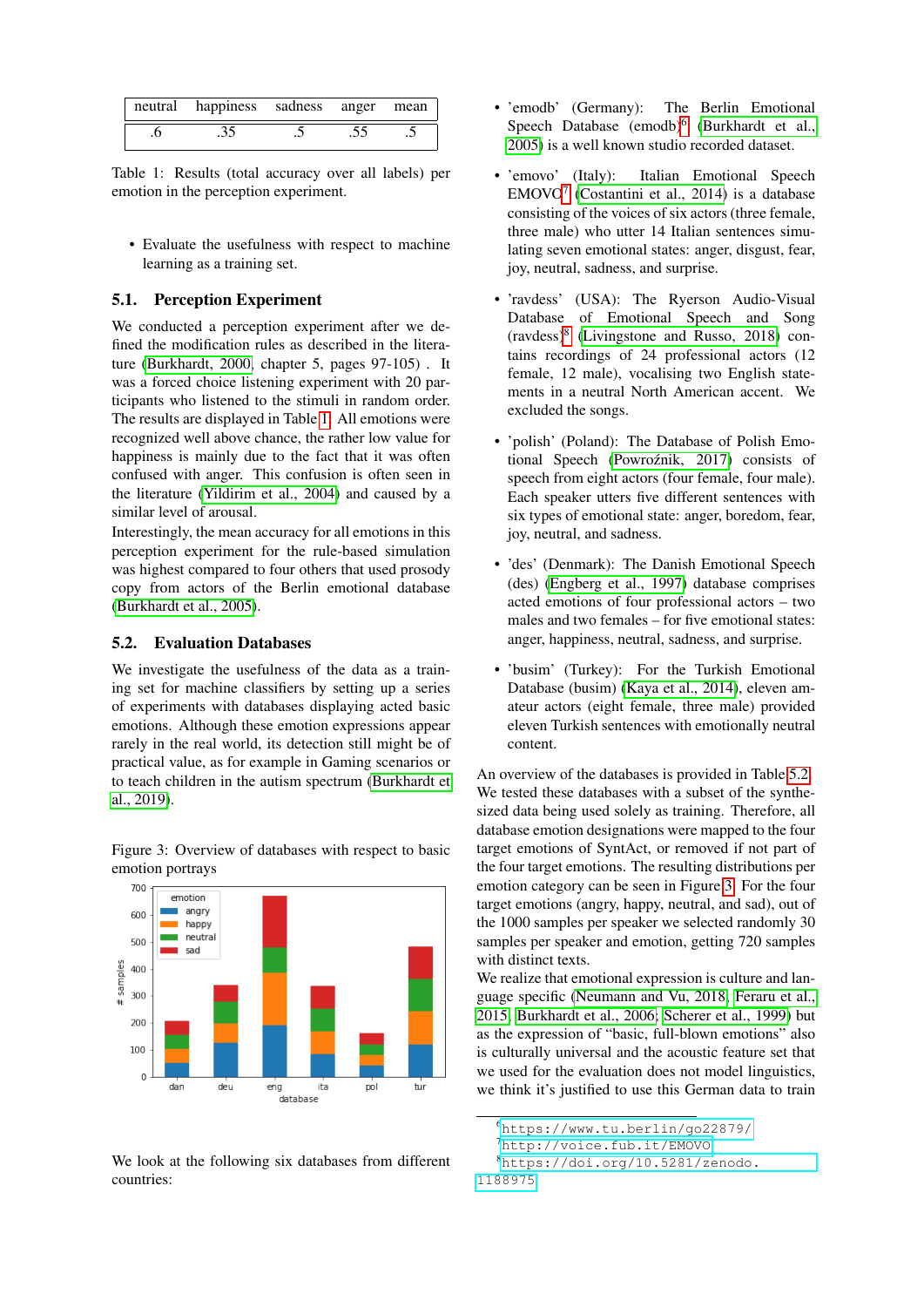| Language      | Year | #speakers | #emotions | #sentences | #samples |
|---------------|------|-----------|-----------|------------|----------|
| German        | 1999 | 10        | ⇁         | 10         | 484      |
| Italian       | 2014 | 6         |           | 14         | 588      |
| N.-A. English | 2018 | 24        | 8         | 2          | 1440     |
| Polish        | 2014 | 8         | 6         |            | 240      |
| Danish        | 1997 | 4         | 5         | 13         | 260      |
| Turkish       | 2014 | 11        | 4         | 11         | 484      |
|               |      |           |           |            |          |

<span id="page-5-0"></span>Table 2: Overview of the emotional speech databases

|      |      |      |      |      | busim danish emodb emovo polish ravdess |
|------|------|------|------|------|-----------------------------------------|
| .314 | .317 | .508 | .360 | .381 | .366                                    |

<span id="page-5-4"></span>Table 3: Results in UAR (unweighted average recall) per database when the synthesized data is being used as a training.

an emotion recognition classifier at least for European languages.

For the experiments we employed the Nkululeko framework<sup>[9](#page-5-1)</sup> [\(Burkhardt et al., 2022\)](#page-6-6) with an XGBoost classifier<sup>[10](#page-5-2)</sup> [\(Chen and Guestrin, 2016\)](#page-7-21) with the default meta parameters (eta = 0.3, max\_depth = 6,  $subsample = 1$ ). This classifier is basically a very sophisticated algorithm based on classification trees and has been working quite well in many of our experiments [\(Burkhardt et al., 2021\)](#page-6-7).

As acoustic features, we used the eGeMAPS set [\(Eyben](#page-7-12) [et al., 2015\)](#page-7-12), an expert set of 88 acoustic features for the openSMILE feature extractor [\(Eyben et al., 2010\)](#page-7-22) that were optimised to work well to explain speaker characteristics and in particular emotions. These features are being used in numerous articles in the literature as baseline features (e. g., [\(Ringeval et al., 2018;](#page-7-23) [Schuller](#page-7-24) [et al., 2016\)](#page-7-24)) as they work reasonably well with many tasks and are easy to handle for most classifiers based on their small number.

#### 5.3. Results

In Figure [4](#page-5-3) and Table [3,](#page-5-4) we present the result of our experiment. Note that in the figure, we use the F1 measure as a combination of recall and precision (because the results stand for one specific emotion), while in the table, we report unweighted average recall (UAR, which is the standard measure of the Interspeech Computational Paralinguistics Challenge).

Following the numbers in the table, we can see that all the values are above the chance level (of .25 UAR for four emotions). Likewise, it seems that in general it is

<span id="page-5-1"></span><sup>9</sup>[https://github.com/felixbur/](https://github.com/felixbur/nkululeko/) [nkululeko/](https://github.com/felixbur/nkululeko/)

<span id="page-5-3"></span>Figure 4: Overview of results per emotion for databases as F1 values



possible to detect emotional arousal with the database for several languages, but considering the results for the specific emotions in the figure, it is striking that the results depend extremely on which emotion is classified in which database. For example, while the simulation of sadness does work quite well fort the Italian database (emovo), this is not at all true for the Polish, the ravdess (American English), and especially the busim (Turkish) databases. On average, happiness simulation result in a much better model than sadness. The German database shows the best performance and it is probably not by chance that the database is also German. Although we did not use linguistic features, the expression of emotions is influenced by culture [\(Scherer et](#page-7-20) [al., 1999;](#page-7-20) [Burkhardt et al., 2006;](#page-6-5) [Barrett et al., 2019\)](#page-6-8).. As an example, we present in Figure [5](#page-6-9) the confusion matrix for the Emodb database as a test set. As can be seen, the classification mainly worked, especially well for happiness, which is in general the best working simulation based on Figure [4.](#page-5-3) "Angry" was often confused with happy, which is a quite typical confusion based on a similar level of arousal, but also with sadness, which we can't explain really. "Neutral" was sometimes confused with sadness, and "sadness" consequently with "neutral", probably based on the common low level of arousal.

<span id="page-5-2"></span> $10$ Actually using the Python XGBoost package: [https:](https://xgboost.readthedocs.io/) [//xgboost.readthedocs.io/](https://xgboost.readthedocs.io/)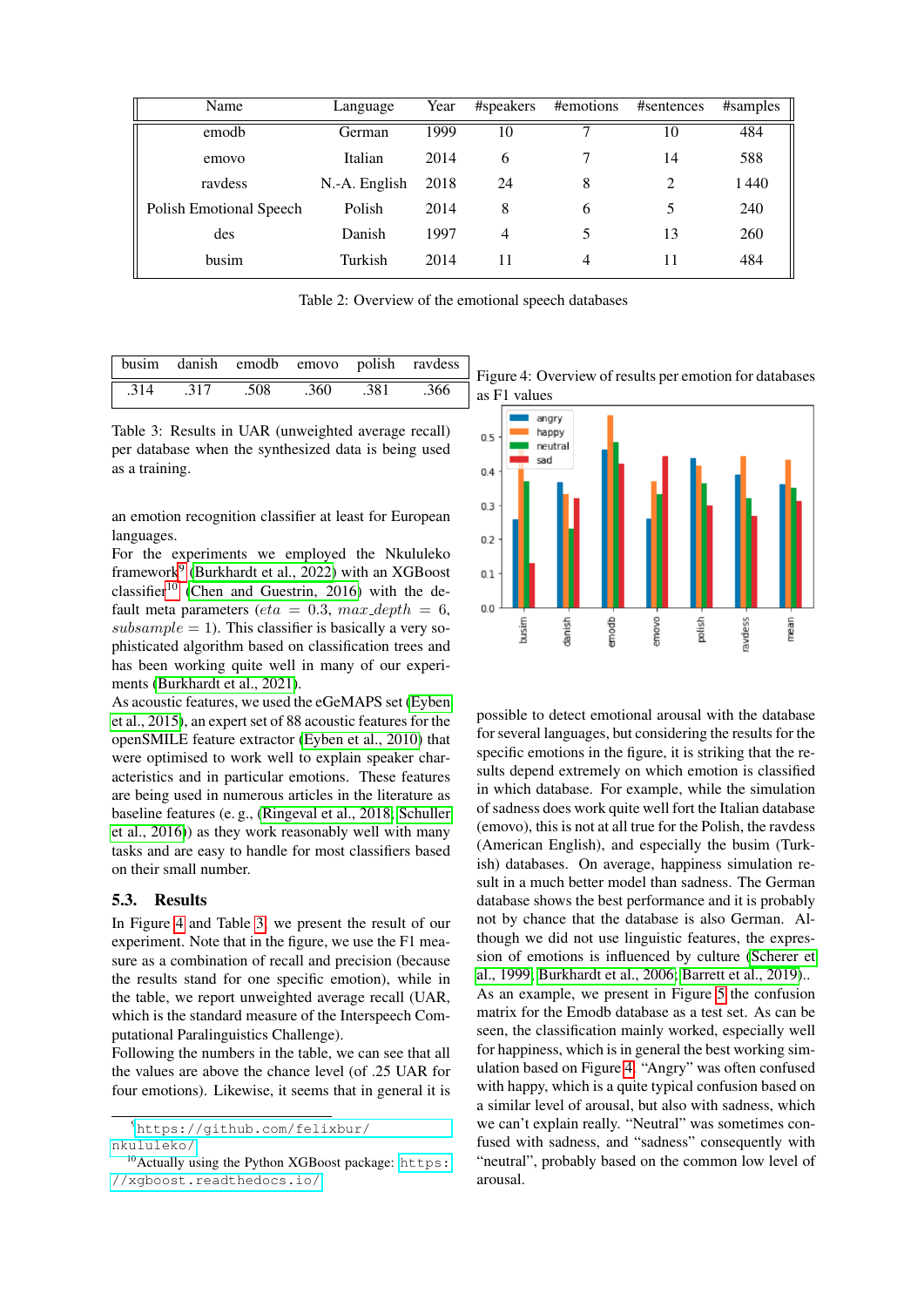<span id="page-6-9"></span>Figure 5: Example confusion matrix for Emodb database (German) as a test set



# 6. Ethical Considerations and Broader Impact

With respect to ethical considerations, generally it must be stated that the processing of emotional states is of great severity [\(Batliner et al., 2022\)](#page-6-10). It should be made transparent to users of such technology that the attribution of emotional states based on human signals by machines based on statistics and pattern recognition is simply a substitute technology, as the true emotional state can never be inferred by others. It is a large part of human-human communication and also humanmachine communication benefits, but severe decisions, that affect users well-being, should definitely not be based on this.

Nonetheless, we do believe that the interpretation of the emotional channel is important for natural humanmachine speech communication and hope, as stated above, that especially lower resourced languages might benefit from the idea to train emotion aware systems with simulated prosodic variation, which comes cheap and does not require much data.

### 7. Conclusion and Outlook

We described a database of prototypical emotional expression in German that has been synthesized with rulebased speaking style modifications and made accessible to the public. The application of this data to generate a training set for natural emotional expression has been investigated with six international databases.

With respect to the 35 languages the MBROLA supports, we plan to extend the database in the future. Also the number of emotion portrayals may be extended.

A very interesting approach would be the simulation of emotional dimensions like pleasure, arousal, and dominance because on the one hand, many natural databases have been annotated with these dimensions [\(Lotfian](#page-7-25) [and Busso, 2017\)](#page-7-25), and on the other hand, the dimensions might be mapped flexible to specific categories, like for example "interest". At the time of writing, a

first implementation of rule-based independent arousal and valence simulation has already been implemented and awaits evaluation experiments.

### 8. Acknowledgements

This research has been partly funded by the European EASIER (Intelligent Automatic Sign Language Translation) project (Grant Agreement number: 101016982).

### 9. Bibliographical References

- <span id="page-6-1"></span>Baird, A., Parada-Cabaleiro, E., Hantke, S., Burkhardt, F., Cummins, N., and Schuller, B. (2018). The perception and analysis of the likeability and human likeness of synthesized speech. pages 2863–2867, 09.
- <span id="page-6-0"></span>Baird, A., Amiriparian, S., and Schuller, B. (2019). Can deep generative audio be emotional? towards an approach for personalised emotional audio generation. pages 1–5, 09.
- <span id="page-6-8"></span>Barrett, L. F., Adolphs, R., Marsella, S., Martinez, A. M., and Pollak, S. D. (2019). Emotional Expressions Reconsidered: Challenges to Inferring Emotion From Human Facial Movements. *Psychological science in the public interest*, 20(1):1–68.
- <span id="page-6-10"></span>Batliner, A., Neumann, M., Burkhardt, F., Baird, A., Meyer, S., Vu, N. T., and Schuller, B. (2022). Ethical awareness in paralinguistics: A taxonomy of application. *International Journal of Human-Computer Interaction*.
- <span id="page-6-3"></span>Burkhardt, F., Paeschke, A., Rolfes, M., Sendlmeier, W., and Weiss, B. (2005). A database of german emotional speech. In *9th European Conference on Speech Communication and Technology*, volume 5, pages 1517–1520, 09.
- <span id="page-6-5"></span>Burkhardt, F., Audibert, N., Malatesta, L., Türk, O., Arslan, L., and Auberge, V. (2006). Emotional prosody - does culture make a difference? In *Proceedings of the International Conference on Speech Prosody*.
- <span id="page-6-4"></span>Burkhardt, F., Saponja, M., Sessner, J., and Weiss, B. (2019). How should pepper sound - preliminary investigations on robot vocalizations. Peter Birkholz, Simon Stone.
- <span id="page-6-7"></span>Burkhardt, F., Brückl, M., and Schuller, B. (2021). Age classification: Comparison of human vs machine performance in prompted and spontaneous speech. In Stefan Hillmann, et al., editors, *Studientexte zur Sprachkommunikation: Elektronische Sprachsignalverarbeitung 2021*, pages 35–42. TUDpress, Dresden.
- <span id="page-6-6"></span>Burkhardt, F., Wagner, J., Wierstorf, H., Eyben, F., and Schuller, B. (2022). Nkululeko: A tool for rapid speaker characteristics detection. In *Proceedings of LREC 2022*.
- <span id="page-6-2"></span>Burkhardt, F. (2000). *Simulation emotionaler Sprechweise mit Sprachsynthesesystemen*. Shaker.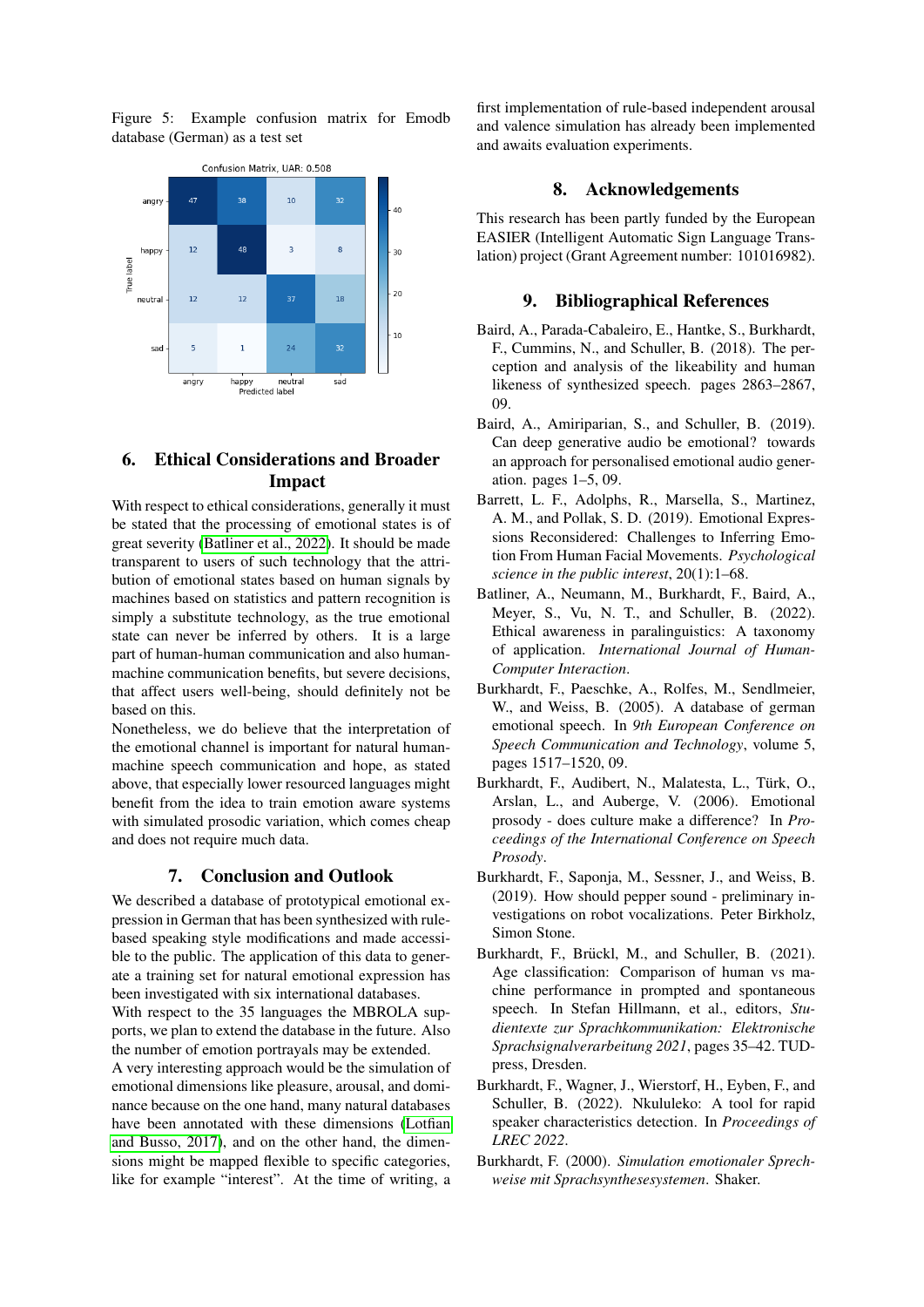- <span id="page-7-6"></span>Burkhardt, F. (2005). Emofilt: The simulation of emotional speech by prosody-transformation. In *9th European Conference on Speech Communication and Technology*.
- <span id="page-7-11"></span>Cahn, J. (2000). Generation of affect in synthesized speech. *J. Am. Voice I/O Soc.*, 8, 06.
- <span id="page-7-21"></span>Chen, T. and Guestrin, C. (2016). XGBoost: A scalable tree boosting system. In *Proceedings of the 22nd ACM SIGKDD International Conference on Knowledge Discovery and Data Mining*, KDD '16, pages 785–794, New York, NY, USA. ACM.
- <span id="page-7-13"></span>Costantini, G., Iaderola, I., Paoloni, A., and Todisco, M. (2014). Emovo corpus: an italian emotional speech database. In *LREC*.
- <span id="page-7-3"></span>Deng, J., Zhang, Z., Marchi, E., and Schuller, B. W. (2013). Sparse autoencoder-based feature transfer learning for speech emotion recognition. In *ACII*, pages 511–516. IEEE Computer Society.
- <span id="page-7-2"></span>Deng, J., Zhang, Z., Eyben, F., and Schuller, B. (2014). Autoencoder-based unsupervised domain adaptation for speech emotion recognition. *Signal Processing Letters, IEEE*, 21:1068–1072, 09.
- <span id="page-7-7"></span>Dutoit, T., Pagel, V., Pierret, N., Bataille, F., and der Vreken, O. (1996). The mbrola project: Towards a set of high-quality speech synthesizers free of use for non-commercial purposes. *Proc. ICSLP'96, Philadelphia*, 3:1393–1396.
- <span id="page-7-16"></span>Engberg, I. S., Hansen, A. V., Andersen, O., and Dalsgaard, P. (1997). Design, recording and verification of a danish emotional speech database. In *EU-ROSPEECH*.
- <span id="page-7-5"></span>Eskimez, S., Dimitriadis, D., Gmyr, R., and Kumanati, K. (2020). Gan-based data generation for speech emotion recognition. In *Proc. Interspeech*, pages 3446–3450, 10.
- <span id="page-7-22"></span>Eyben, F., Wöllmer, M., and Schuller, B. (2010). opensmile – the munich versatile and fast opensource audio feature extractor. *MM'10 - Proceedings of the ACM Multimedia 2010 International Conference*, pages 1459–1462, 01.
- <span id="page-7-12"></span>Eyben, F., Scherer, K., Schuller, B., Sundberg, J., Andre, E., Busso, C., Devillers, L., Epps, J., Laukka, P., Narayanan, S., and Truong, K. (2015). The geneva minimalistic acoustic parameter set (gemaps) for voice research and affective computing. *IEEE Transactions on Affective Computing*, 7:1–1, 01.
- <span id="page-7-19"></span>Feraru, S. M., Schuller, D., and Schuller, B. (2015). Cross-language acoustic emotion recognition: An overview and some tendencies. In *2015 International Conference on Affective Computing and Intelligent Interaction (ACII)*, pages 125–131.
- <span id="page-7-9"></span>Goldhahn, D., Eckart, T., and Quasthoff, U. (2012). Building large monolingual dictionaries at the leipzig corpora collection: From 100 to 200 languages. In *In Proceedings of the Eight International Conference on Language Resources and Evaluation (LREC'12*.
- <span id="page-7-17"></span>Kaya, H., Salah, A., Gurgen, F., and Ekenel, H. (2014).

Protocol and baseline for experiments on bogazici university turkish emotional speech corpus. In *2014 22nd Signal Processing and Communications Applications Conference, SIU 2014 - Proceedings*, 04.

- <span id="page-7-4"></span>Latif, S., Rana, R., Khalifa, S., Jurdak, R., Epps, J., and Schuller, B. (2020). Multi-task semi-supervised adversarial autoencoding for speech emotion recognition. *IEEE Transactions on Affective Computing*, PP:1–1, 04.
- <span id="page-7-14"></span>Livingstone, S. R. and Russo, F. A. (2018). The ryerson audio-visual database of emotional speech and song (RAVDESS): A dynamic, multimodal set of facial and vocal expressions in north american english. *PLOS ONE*, 13(5):e0196391.
- <span id="page-7-25"></span>Lotfian, R. and Busso, C. (2017). Building naturalistic emotionally balanced speech corpus by retrieving emotional speech from existing podcast recordings. *IEEE Transactions on Affective Computing*, PP:1–1, 08.
- <span id="page-7-18"></span>Neumann, M. and Vu, T. (2018). Cross-lingual and multilingual speech emotion recognition on english and french. In *2018 IEEE International Conference on Acoustics, Speech and Signal Processing (ICASSP)*, pages 5769–5773, 02.
- <span id="page-7-15"></span>Powroźnik, P. (2017). Kohonen network as a classifier of polish emotional speech. *ITM Web of Conferences*, 15.
- <span id="page-7-23"></span>Ringeval, F., Cowie, R., Amiriparian, S., Michaud, A., Schuller, B., Kaya, H., Cummins, N., Çiftçi, E., Valstar, M., Schmitt, M., Lalanne, D., Gülec, H., Salah, A. A., and Pantic, M. (2018). AVEC 2018 Workshop and Challenge: Bipolar disorder and crosscultural affect recognition. In *AVEC 2018 - Proceedings of the 2018 Audio/Visual Emotion Challenge and Workshop, co-located with MM 2018*.
- <span id="page-7-20"></span>Scherer, K. R., Banse, R., and Wallbott, H. G. (1999). Emotion Inferences from Vocal Expression Correlate across Languages and Cultures. *ICPhS 99*.
- <span id="page-7-10"></span>Schröder, M. and Grice, M. (2003). Expressing vocal effort in concatenative synthesis. *Proceedings of the 15th International Conference of Phonetic Sciences*, 09.
- <span id="page-7-8"></span>Schröder, M. and Trouvain, J. (2003). The german text-to-speech synthesis system mary: A tool for research, development and teaching. *International Journal of Speech Technology*, 6:365–377.
- <span id="page-7-0"></span>Schuller, B. and Burkhardt, F. (2010). Learning with synthesized speech for automatic emotion recognition. In *2010 IEEE International Conference on Acoustics, Speech and Signal Processing*, pages 5150–5153.
- <span id="page-7-1"></span>Schuller, B., Zhang, Z., Weninger, F., and Burkhardt, F. (2012). Synthesized speech for model training in cross-corpus recognition of human emotion. *International Journal of Speech Technology*, 15, 09.
- <span id="page-7-24"></span>Schuller, B., Steidl, S., Batliner, A., Hirschberg, J., Burgoon, J., Baird, A., Elkins, A., Zhang, Y., Coutinho, E., and Evanini, K. (2016). The in-